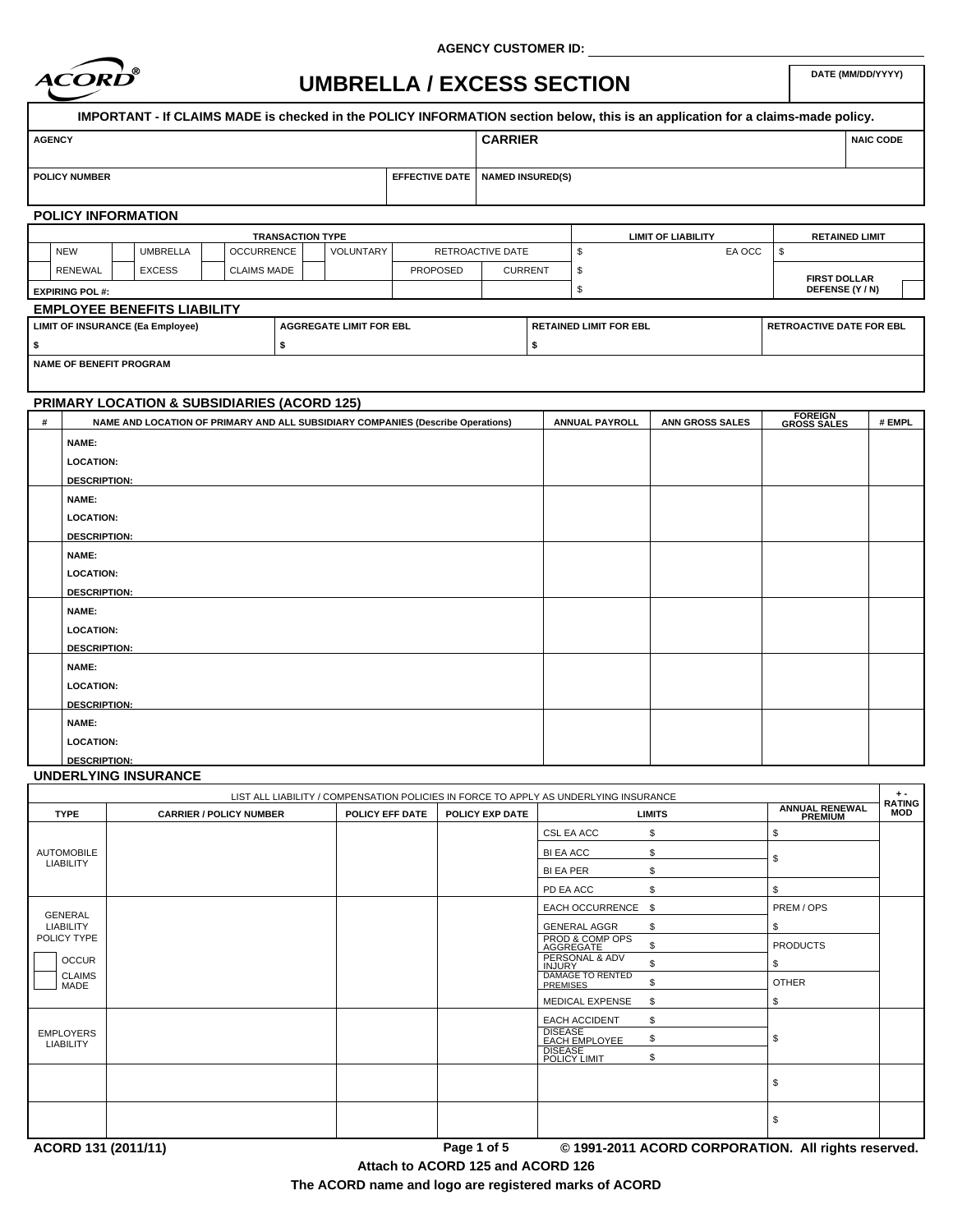# **UNDERLYING INSURANCE (continued)**

# **AGENCY CUSTOMER ID:**

|                                                                                                                                                                                                                                                                         | UNDERLYING GENERAL LIABILITY INFORMATION (Explain all "YES" responses) |                             |                 |                 |                                                                                                                                                                                                                                                                                     |    |                         |                        |                 |                              |              |                                                   |                         |
|-------------------------------------------------------------------------------------------------------------------------------------------------------------------------------------------------------------------------------------------------------------------------|------------------------------------------------------------------------|-----------------------------|-----------------|-----------------|-------------------------------------------------------------------------------------------------------------------------------------------------------------------------------------------------------------------------------------------------------------------------------------|----|-------------------------|------------------------|-----------------|------------------------------|--------------|---------------------------------------------------|-------------------------|
| 1.<br>2.                                                                                                                                                                                                                                                                | ARE DEFENSE COSTS:                                                     |                             |                 |                 | WITHIN AGGREGATE LIMITS?                                                                                                                                                                                                                                                            |    |                         | A SEPARATE LIMIT?      |                 | UNLIMITED?                   |              |                                                   |                         |
|                                                                                                                                                                                                                                                                         |                                                                        |                             |                 |                 | INDICATE THE EDITION DATE OF THE ISO FORM OR SIMILAR FILING FOR THE UNDERLYING COVERAGE:                                                                                                                                                                                            |    |                         |                        |                 |                              |              |                                                   |                         |
|                                                                                                                                                                                                                                                                         |                                                                        |                             |                 |                 | HAS ANY PRODUCT, WORK, ACCIDENT OR LOCATION BEEN EXCLUDED, UNINSURED OR SELF-INSURED FROM ANY PREVIOUS COVERAGE? (Y/N)<br>FOR CLAIMS MADE, INDICATE RETROACTIVE DATE OF CURRENT UNDERLYING POLICY:<br>FOR CLAIMS MADE, INDICATE ENTRY DATE INTO UNINTERRUPTED CLAIMS MADE COVERAGE: |    |                         |                        |                 |                              |              |                                                   |                         |
|                                                                                                                                                                                                                                                                         |                                                                        |                             |                 |                 | FOR CLAIMS MADE, WAS "TAIL" COVERAGE PURCHASED FOR ANY PREVIOUS PRIMARY OR EXCESS POLICY? (Y/N)                                                                                                                                                                                     |    |                         |                        |                 |                              | EFF. DATE:   |                                                   |                         |
|                                                                                                                                                                                                                                                                         |                                                                        |                             |                 |                 | CHECK ALL COVERAGES IN UNDERLYING POLICIES. ALSO CHECK IF ANY EXPOSURES ARE PRESENT FOR EACH COVERAGE. PROVIDE AN EXPLANATION. EXPLAIN IF<br>DIFFERENT LIMITS, EXTENSIONS, OR EXCLUSIONS. EXPLAIN ANY SPECIAL COVERAGES BEYOND STANDARD FORMS. EXPLAIN ALL EXPOSURES.               |    |                         |                        |                 |                              |              |                                                   |                         |
|                                                                                                                                                                                                                                                                         |                                                                        | <b>CHECK IF APPROPRIATE</b> |                 |                 | COVERAGE                                                                                                                                                                                                                                                                            |    |                         |                        | <b>EXPOSURE</b> | <b>COVERAGE</b>              |              |                                                   | <b>EXPOSURE</b>         |
|                                                                                                                                                                                                                                                                         | ANY AUTO (SYMBOL 1)                                                    |                             |                 |                 | CARE, CUSTODY, CONTROL                                                                                                                                                                                                                                                              |    |                         |                        |                 | PROFESSIONAL LIABILITY (E&O) |              |                                                   |                         |
|                                                                                                                                                                                                                                                                         | <b>CGL - CLAIMS MADE</b>                                               |                             |                 |                 | <b>EMPLOYEE BENEFIT LIABILITY</b>                                                                                                                                                                                                                                                   |    |                         |                        |                 | <b>VENDORS LIABILITY</b>     |              |                                                   |                         |
|                                                                                                                                                                                                                                                                         | <b>CGL - OCCURRENCE</b>                                                |                             |                 |                 | FOREIGN LIABILITY / TRAVEL                                                                                                                                                                                                                                                          |    |                         |                        |                 | WATERCRAFT LIABILITY         |              |                                                   |                         |
| <b>COVERAGE</b>                                                                                                                                                                                                                                                         |                                                                        |                             |                 | <b>EXPOSURE</b> | <b>GARAGEKEEPERS LIABILITY</b>                                                                                                                                                                                                                                                      |    |                         |                        |                 |                              |              |                                                   |                         |
|                                                                                                                                                                                                                                                                         | <b>AIRCRAFT LIABILITY</b>                                              |                             |                 |                 | INCIDENTAL MEDICAL MALPRACTICE                                                                                                                                                                                                                                                      |    |                         |                        |                 |                              |              |                                                   |                         |
|                                                                                                                                                                                                                                                                         | AIRCRAFT PASSENGER LIABILITY                                           |                             |                 |                 | <b>LIQUOR LIABILITY</b>                                                                                                                                                                                                                                                             |    |                         |                        |                 |                              |              |                                                   |                         |
|                                                                                                                                                                                                                                                                         | ADDITIONAL INTERESTS                                                   |                             |                 |                 | POLLUTION LIABILITY                                                                                                                                                                                                                                                                 |    |                         |                        |                 |                              |              |                                                   |                         |
|                                                                                                                                                                                                                                                                         |                                                                        |                             |                 |                 | PREVIOUS EXPERIENCE: (GIVE DETAILS OF ALL LIABILITY CLAIMS EXCEEDING \$10,000 OR OCCURRENCES THAT MAY GIVE RISE TO CLAIMS, DURING THE PAST FIVE (5) YEARS,                                                                                                                          |    |                         |                        |                 |                              |              |                                                   |                         |
|                                                                                                                                                                                                                                                                         |                                                                        |                             |                 |                 | WHETHER INSURED OR NOT. SPECIFY DATE, COVERAGE, DESCRIPTION, AMOUNT PAID, AMOUNT OUTSTANDING) ACORD 101, Additional Remarks Schedule, may be attached if more space is                                                                                                              |    |                         |                        |                 |                              |              |                                                   |                         |
|                                                                                                                                                                                                                                                                         | NO SUCH CLAIMS                                                         |                             |                 |                 |                                                                                                                                                                                                                                                                                     |    |                         |                        |                 |                              |              |                                                   |                         |
|                                                                                                                                                                                                                                                                         | <b>CARE, CUSTODY, CONTROL</b>                                          |                             |                 |                 |                                                                                                                                                                                                                                                                                     |    |                         |                        |                 |                              |              |                                                   |                         |
|                                                                                                                                                                                                                                                                         | PROPERTY TYPE                                                          |                             |                 | <b>VALUE</b>    |                                                                                                                                                                                                                                                                                     | А* | $B^*$<br>$\mathbf{C}^*$ |                        | D*              |                              |              | SQ FT OF BLDG OCC                                 |                         |
|                                                                                                                                                                                                                                                                         | REAL                                                                   |                             |                 |                 |                                                                                                                                                                                                                                                                                     |    |                         |                        |                 |                              |              |                                                   |                         |
| UNDERLYING INSURANCE COVERAGE INFORMATION (INCLUDE ALL RESTRICTIONS; e.g. LASER ENDORSEMENTS, DISCRIMINATION, SUBROGATION WAIVERS, OR EXTENSIONS OF<br>COVERAGE) ACORD 101, Additional Remarks Schedule, may be attached if more space is required.<br>required.<br>LOC | PERSONAL<br>OCCUPANCY / DESCRIPTION OF PERSONAL PROPERTY               |                             |                 |                 |                                                                                                                                                                                                                                                                                     |    |                         |                        |                 |                              |              |                                                   |                         |
|                                                                                                                                                                                                                                                                         |                                                                        |                             |                 |                 | *APPLICANT: [A] IS HELD HARMLESS IN THE LEASE, [B] HAS A WAIVER OF SUBROGATION, [C] IS A NAMED INSURED IN THE FIRE POLICY, [D] OTHER (specify)                                                                                                                                      |    |                         |                        |                 |                              |              |                                                   |                         |
|                                                                                                                                                                                                                                                                         |                                                                        |                             |                 |                 |                                                                                                                                                                                                                                                                                     |    |                         |                        |                 |                              |              |                                                   |                         |
|                                                                                                                                                                                                                                                                         | <b>TYPE</b>                                                            | # OWNED                     | # NON-<br>OWNED | # LEASED        |                                                                                                                                                                                                                                                                                     |    |                         | <b>PROPERTY HAULED</b> |                 |                              | <b>LOCAL</b> | <b>RADIUS (MILES)</b><br>INTER-<br><b>MEDIATE</b> | LONG<br><b>DISTANCE</b> |
|                                                                                                                                                                                                                                                                         | PRIVATE PASSENGER                                                      |                             |                 |                 |                                                                                                                                                                                                                                                                                     |    |                         |                        |                 |                              |              |                                                   |                         |
|                                                                                                                                                                                                                                                                         | LIGHT                                                                  |                             |                 |                 |                                                                                                                                                                                                                                                                                     |    |                         |                        |                 |                              |              |                                                   |                         |
| <b>VEHICLES</b>                                                                                                                                                                                                                                                         | <b>MEDIUM</b>                                                          |                             |                 |                 |                                                                                                                                                                                                                                                                                     |    |                         |                        |                 |                              |              |                                                   |                         |
| <b>TRUCKS</b>                                                                                                                                                                                                                                                           | <b>HEAVY</b>                                                           |                             |                 |                 |                                                                                                                                                                                                                                                                                     |    |                         |                        |                 |                              |              |                                                   |                         |
|                                                                                                                                                                                                                                                                         | EX. HEAVY                                                              |                             |                 |                 |                                                                                                                                                                                                                                                                                     |    |                         |                        |                 |                              |              |                                                   |                         |
|                                                                                                                                                                                                                                                                         | <b>HEAVY</b>                                                           |                             |                 |                 |                                                                                                                                                                                                                                                                                     |    |                         |                        |                 |                              |              |                                                   |                         |
| TRUCKS/<br><b>TRACTORS</b>                                                                                                                                                                                                                                              | EX. HEAVY                                                              |                             |                 |                 |                                                                                                                                                                                                                                                                                     |    |                         |                        |                 |                              |              |                                                   |                         |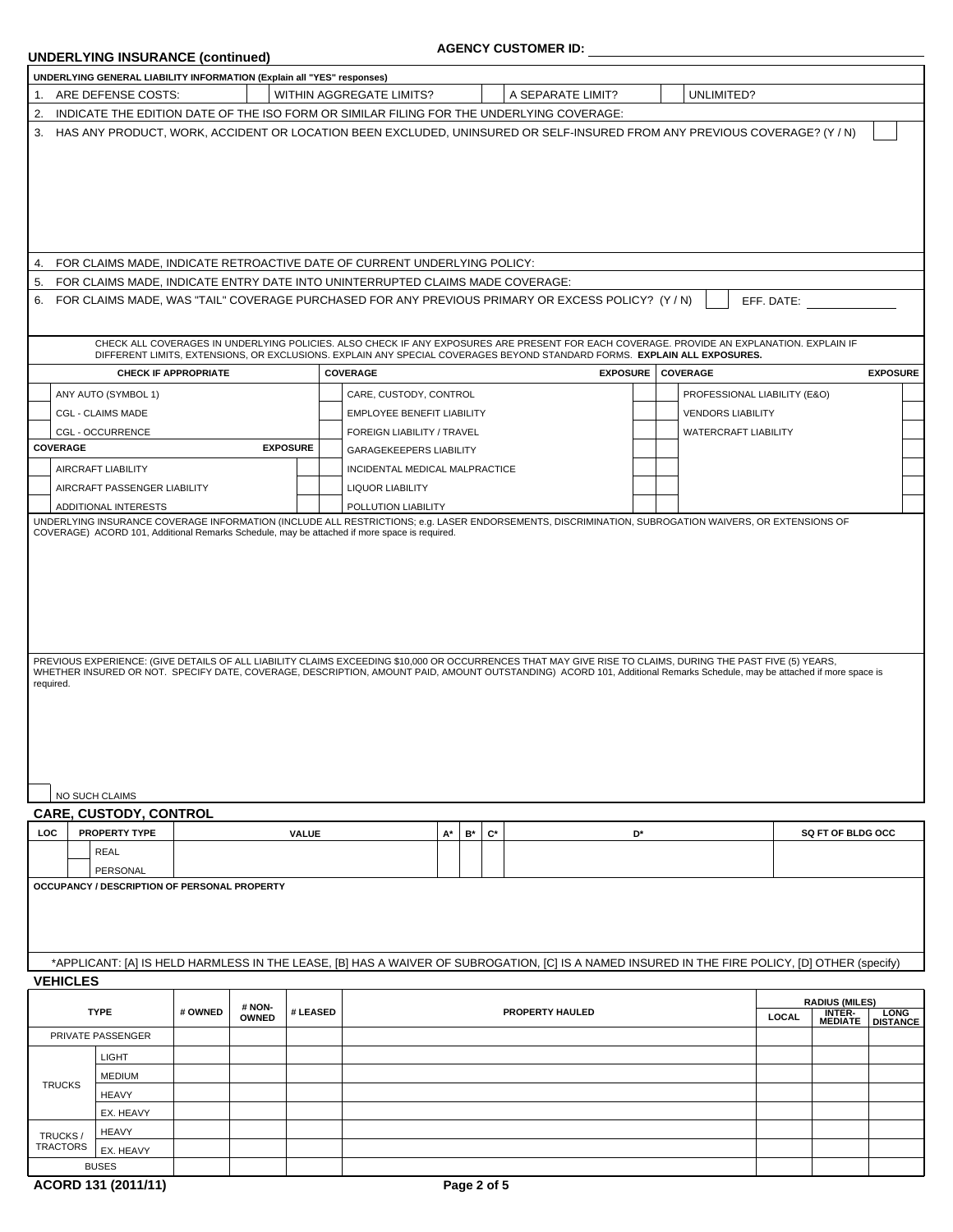#### **ADDITIONAL EXPOSURES**

| EXPLAIN ALL "YES" RESPONSES, PROVIDE OTHER INFORMATION REQUIRED                                                         | Y/N |
|-------------------------------------------------------------------------------------------------------------------------|-----|
| <b>ADVERTISERS LIABILITY</b>                                                                                            |     |
| 1. MEDIA USED:                                                                                                          |     |
| ANNUAL COST: \$                                                                                                         |     |
| 2. ARE SERVICES OF AN ADVERTISING AGENCY USED?                                                                          |     |
|                                                                                                                         |     |
|                                                                                                                         |     |
| 3. ANY COVERAGE PROVIDED UNDER AGENCY'S POLICY?                                                                         |     |
|                                                                                                                         |     |
|                                                                                                                         |     |
| <b>AIRCRAFT LIABILITY</b>                                                                                               |     |
| 4. DOES APPLICANT OWN / LEASE / OPERATE AIRCRAFT?                                                                       |     |
|                                                                                                                         |     |
|                                                                                                                         |     |
| <b>AUTO LIABILITY</b>                                                                                                   |     |
| 5. ARE EXPLOSIVES, CAUSTICS, FLAMMABLES OR OTHER DANGEROUS CARGO HAULED?                                                |     |
|                                                                                                                         |     |
|                                                                                                                         |     |
| 6. ARE PASSENGERS CARRIED FOR A FEE?                                                                                    |     |
|                                                                                                                         |     |
|                                                                                                                         |     |
| 7. ANY UNITS NOT INSURED BY UNDERLYING POLICIES?                                                                        |     |
|                                                                                                                         |     |
|                                                                                                                         |     |
| 8. ARE ANY VEHICLES LEASED OR RENTED TO OTHERS?                                                                         |     |
|                                                                                                                         |     |
|                                                                                                                         |     |
| 9. ARE HIRED AND NON-OWNED COVERAGES PROVIDED?                                                                          |     |
|                                                                                                                         |     |
|                                                                                                                         |     |
| <b>CONTRACTORS LIABILITY</b>                                                                                            |     |
| 10. IS BRIDGE, DAM, OR MARINE WORK PERFORMED?                                                                           |     |
|                                                                                                                         |     |
|                                                                                                                         |     |
| 11. DESCRIBE TYPICAL JOBS PERFORMED (ACORD 101, Additional Remarks Schedule, may be attached if more space is required) |     |
|                                                                                                                         |     |
|                                                                                                                         |     |
|                                                                                                                         |     |
| 12. DESCRIBE AGREEMENT (ACORD 101, Additional Remarks Schedule, may be attached if more space is required)              |     |
|                                                                                                                         |     |
|                                                                                                                         |     |
| 13. DOES APPLICANT OWN, RENT, OR OTHERWISE USE CRANES?                                                                  |     |
|                                                                                                                         |     |
|                                                                                                                         |     |
| 14. DO SUBCONTRACTORS CARRY COVERAGES OR LIMITS LESS THAN APPLICANT?                                                    |     |
|                                                                                                                         |     |
|                                                                                                                         |     |
| <b>EMPLOYERS LIABILITY</b>                                                                                              |     |
| 15. IS APPLICANT SELF-INSURED IN ANY STATE?                                                                             |     |
|                                                                                                                         |     |
|                                                                                                                         |     |
| JONES ACT<br>FELA<br>16. SUBJECT TO:<br>STOP GAP<br>OTHER:                                                              |     |
| INCIDENTAL MALPRACTICE LIABILITY                                                                                        |     |
| 17. IS A HOSPITAL OR FIRST AID FACILITY MAINTAINED?                                                                     |     |
|                                                                                                                         |     |
|                                                                                                                         |     |
| 18. ARE COVERAGES PROVIDED FOR DOCTORS / NURSES?                                                                        |     |
|                                                                                                                         |     |
|                                                                                                                         |     |
| NURSES:<br>BEDS:<br>19. INDICATE # OF DOCTORS:                                                                          |     |
|                                                                                                                         |     |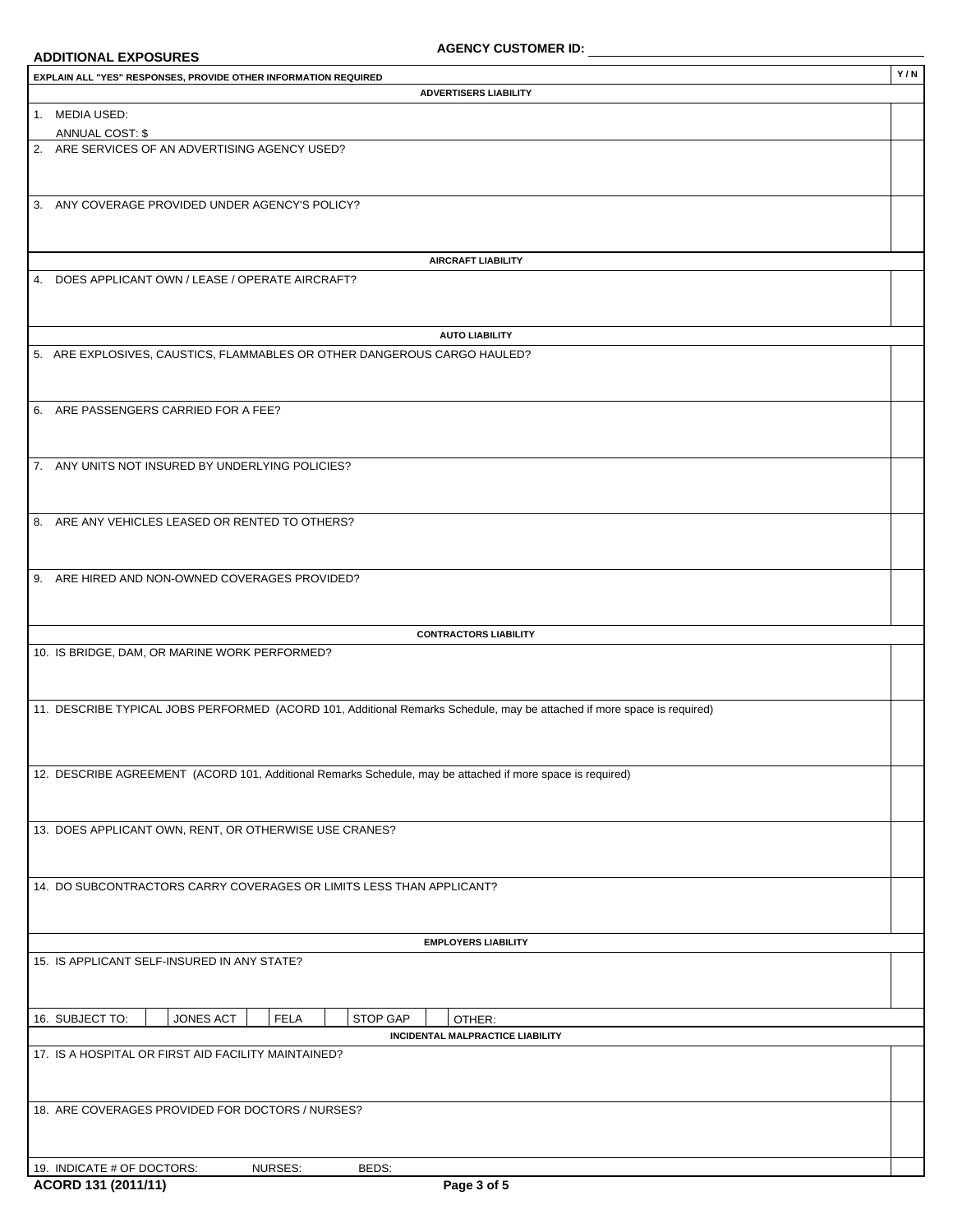## **ADDITIONAL EXPOSURES (continued)**

| EXPLAIN ALL "YES" RESPONSES, PROVIDE OTHER INFORMATION REQUIRED                                                                                             | Y/N |
|-------------------------------------------------------------------------------------------------------------------------------------------------------------|-----|
| POLLUTION LIABILITY<br>EPA#:                                                                                                                                |     |
| 20. DO CURRENT OR PAST PRODUCTS, OR THEIR COMPONENTS, CONTAIN HAZARDOUS MATERIALS THAT MAY REQUIRE SPECIAL<br><b>DISPOSAL METHODS?</b>                      |     |
| 21. INDICATE THE COVERAGES CARRIED:                                                                                                                         |     |
| GL WITH STANDARD ISO POLLUTION EXCLUSION<br>GL WITH POLLUTION COVERAGE ENDORSEMENT                                                                          |     |
| GL WITH STANDARD SUDDEN & ACCIDENTAL ONLY<br>SEPARATE POLLUTION COVERAGE                                                                                    |     |
| <b>PRODUCT LIABILITY</b>                                                                                                                                    |     |
| 22. ARE MISSILES, ENGINES, GUIDANCE SYSTEMS, FRAMES OR ANY OTHER PRODUCT USED / INSTALLED IN AIRCRAFT?                                                      |     |
| 23. ANY FOREIGN OPERATIONS, FOREIGN PRODUCTS DISTRIBUTED IN THE USA OR US PRODUCTS SOLD / DISTRIBUTED IN FOREIGN COUNTRIES?<br>(If "YES", Attach ACORD 815) |     |
| 24. PRODUCT LIABILITY LOSS IN PAST THREE (3) YEARS? (SPECIFY)                                                                                               |     |
| 25. GROSS SALES FROM EACH OF LAST THREE (3) YEARS: \$<br>\$<br>\$                                                                                           |     |
| PROTECTIVE LIABILITY                                                                                                                                        |     |
| 26. DESCRIBE INDEPENDENT CONTRACTORS (ACORD 101, Additional Remarks Schedule, may be attached if more space is required)                                    |     |
| <b>WATERCRAFT LIABILITY</b>                                                                                                                                 |     |
| 27. DOES APPLICANT OWN OR LEASE WATERCRAFT?                                                                                                                 |     |
| LOC#<br># OWNED<br>LENGTH<br><b>HORSEPOWER</b><br>LOC#<br># OWNED<br>LENGTH<br><b>HORSEPOWER</b>                                                            |     |
|                                                                                                                                                             |     |
| APARTMENTS / CONDOMINIUMS / HOTELS / MOTELS                                                                                                                 |     |
| # UNITS<br># UNITS<br># SWIMMING POOLS<br>LOC#<br># STORIES<br># SWIMMING POOLS<br># DIVING BOARDS<br>LOC#<br># STORIES<br># DIVING BOARDS<br>28.           |     |
|                                                                                                                                                             |     |
| REMARKS (ACORD 101, Additional Remarks Schedule, may be attached if more space is required)                                                                 |     |
|                                                                                                                                                             |     |